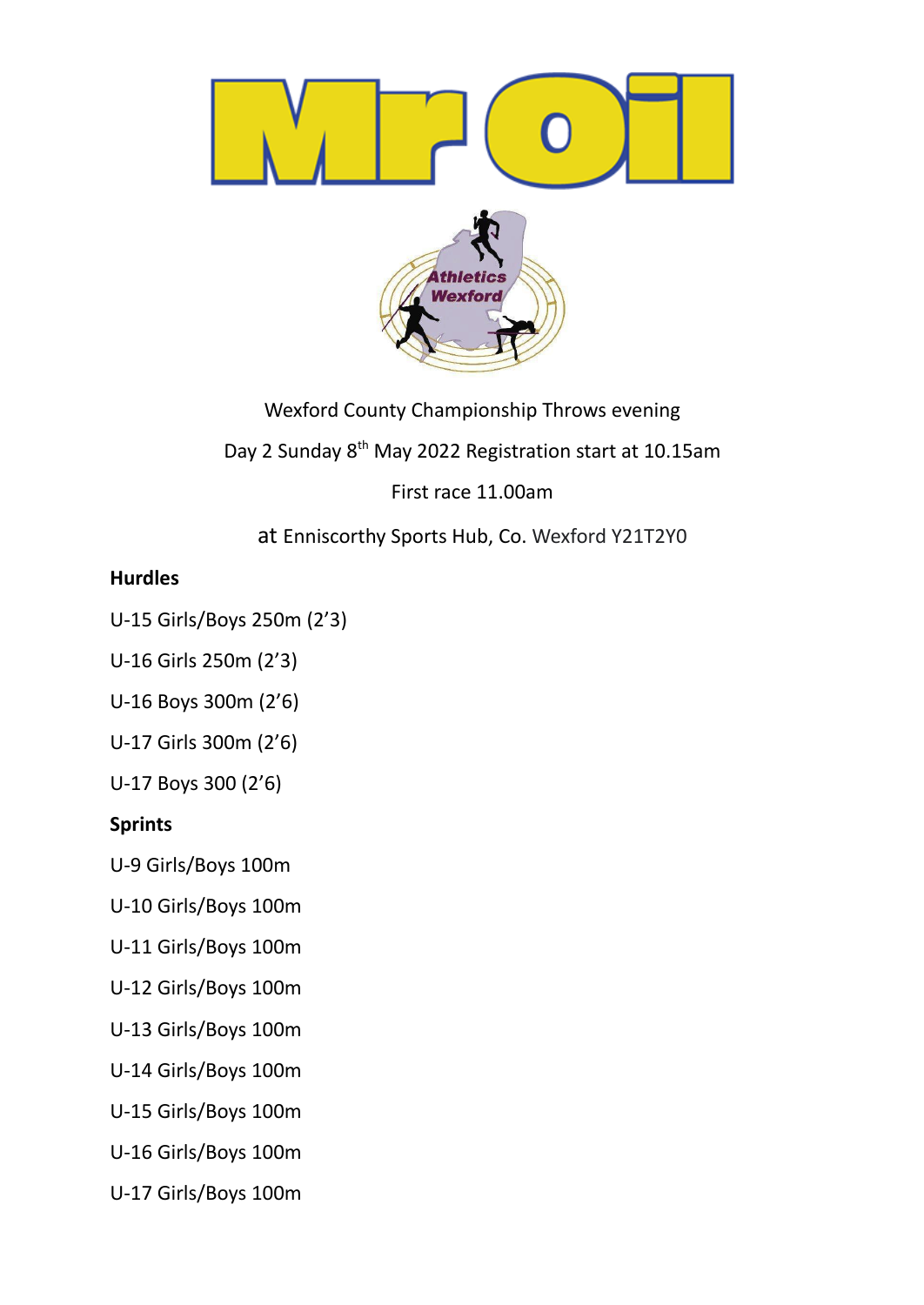## **Middle Distance**

U-12 Girls/Boys 600m U-10 Girls/Boys 500m U-14 Girls/Boys 1500m U-15 Girls/Boys 1500m U-16 Girls/Boys 1500m U-17 Girls/Boys 1500m

## **Relays**

U-9 Girls/Boys 4 x 100m

U-11 Girls/Boys 4 x 100m

U-13 Girls/Boys 4 x 100m

U-15 Girls/Boys 4 x 100m

U-17 Mixed 4 x 100m

## **Track & Field – Programme Day 1 –**

| Long Jump 1 |  |
|-------------|--|
|-------------|--|

| U-9 Girls            | U-9 Boys             |
|----------------------|----------------------|
| U-11 Girls           | U-11 Boys            |
| U-13 Girls           | $U-13$ Boys          |
| U-15 Girls           | U-15 Boys            |
| U-16 Girls           | $U-16$ Boys          |
| <b>Turbo Javelin</b> | <b>Turbo Javelin</b> |
| U-10 Girls           | $U - 10$ Boys        |
| U-12 Girls           | $U - 12$ Boys        |

**(3 consecutive throws will be given to each athlete and marked, with the longest throw being measured)**

**Long Jump 1 Long Jump 2**